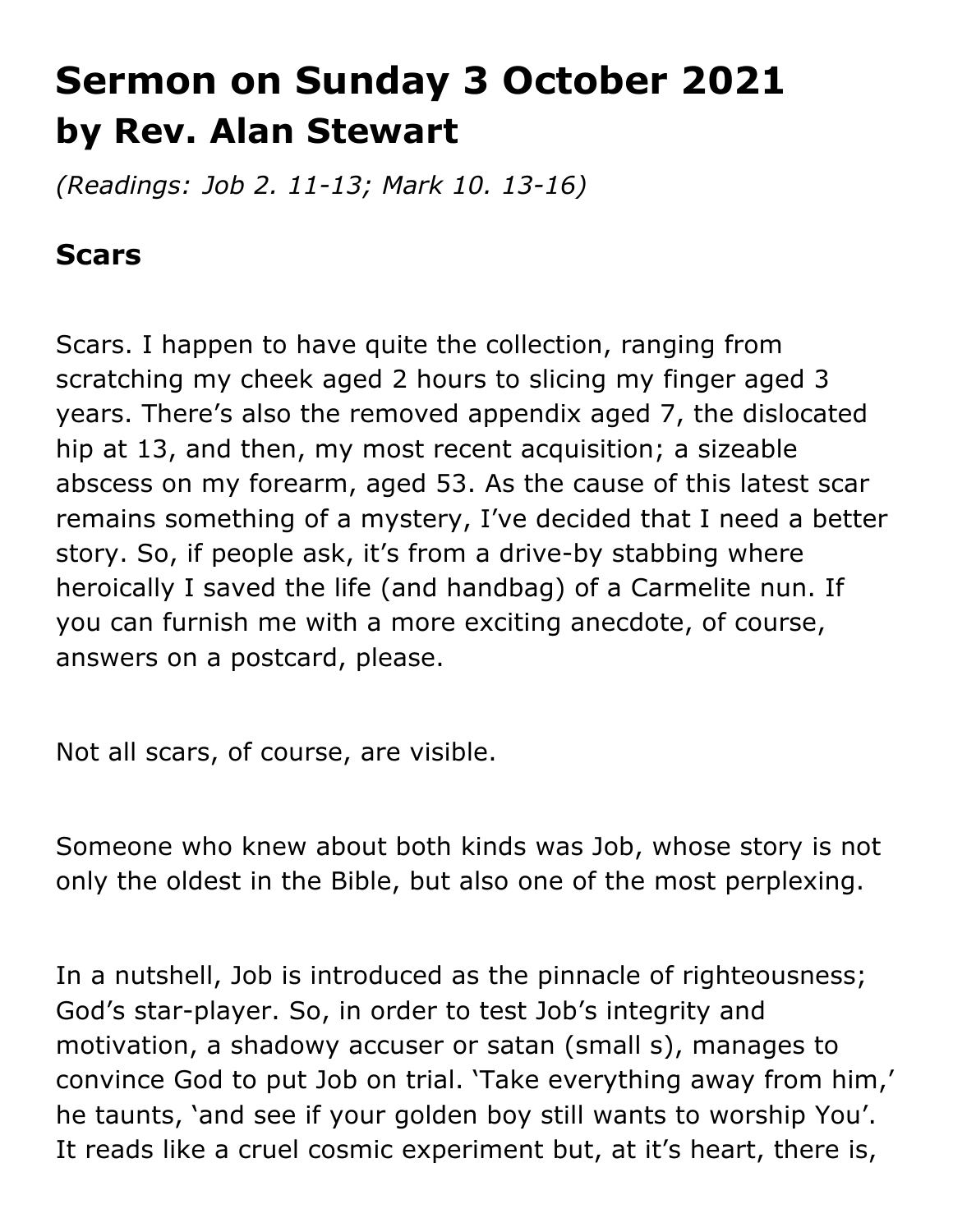of course, an important question: Do we only serve God for what we get out of it?

The first thing I need to say is that, clearly, this is a fable or parable. We shouldn't for one moment use it to deduct anything about the character of God or how divine or cosmic relationships play out. That wasn't why it was written and this is certainly not the God I recognise in Jesus. Nor, in my opinion, for what it's worth, is it proof of a personal being called Satan (capital S).

Often, the story of Job is interpreted as a meditation on the nature of suffering. Personally, I've never found that helpful. I have, however, found the story profoundly helpful in thinking about the nature of prayer. More of that later.

Back to the story: Job loses everything; family, wealth, reputation, his health. And we're left with this distressing image of him sitting in the dirt scraping his sores with broken pottery, his own wife telling him to give up; 'Curse God and die'.

Hearing of Job's trauma, three friends arrive. And, bless them, to begin with they do exactly the right thing. They sit with him in solidarity in the dirt for seven days and seven nights without saying a word.

Anyone who has experienced grief or trauma will know the power of redemptive listening. As Richard Rohr says: 'One can't ultimately provide the answers for others. All we can do is walk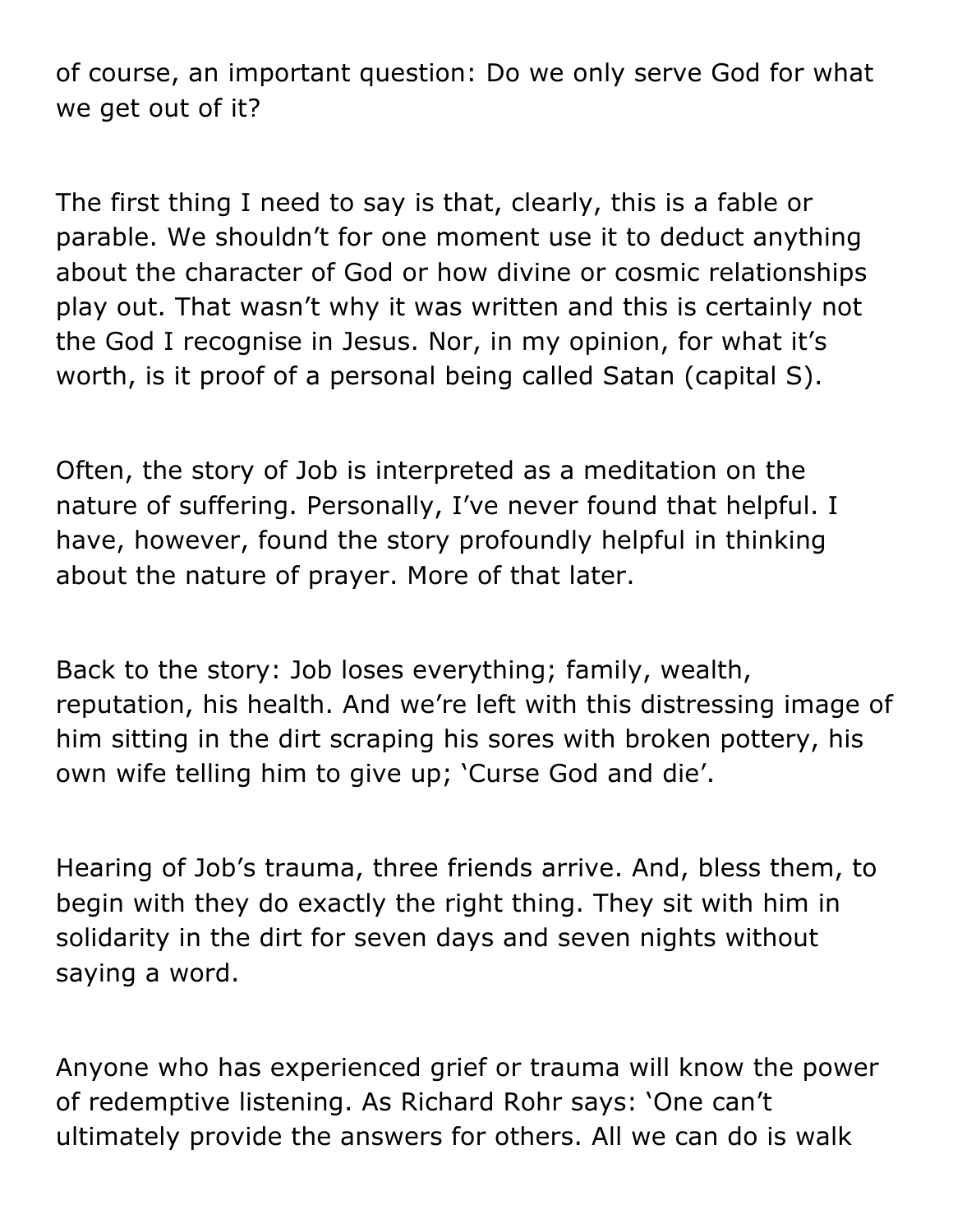with the other, and help others rightly hear themselves, to be there'.

And then, the friends blow it. They begin to correct Job, theologising about why this might be happening. It's the equivalent of that awful platitude, 'God has his reasons'.

And, thankfully, Job is having none of it. He confronts God headon. He rails and he rages and he wrestles against the injustice of it all.

And, for some of us, perhaps, it makes for uncomfortable reading. It's just not how we're trained to address God. Again, Richard Rohr writes: 'During Job's crisis, he yells at God, accuses God of all kinds of things, speaks sarcastically, and almost makes fun of God. "If this is a game you're playing, then you're not much of a God! I don't need you and I don't want you!" It's this kind of prayer,' says Rohr, 'that creates saints.' He goes on to say, 'We can't pray with that authority unless we know something experientially about God. We can't pray that way unless we are assured at a deep level of the profound connection between ourselves and God'.

Saints are made in the wrestling with God. That's reassuring, I think, for those of us who do.

Ron Rolheiser tells of a religious community that once tried to sanitise the Psalms, to remove all references to anger, violence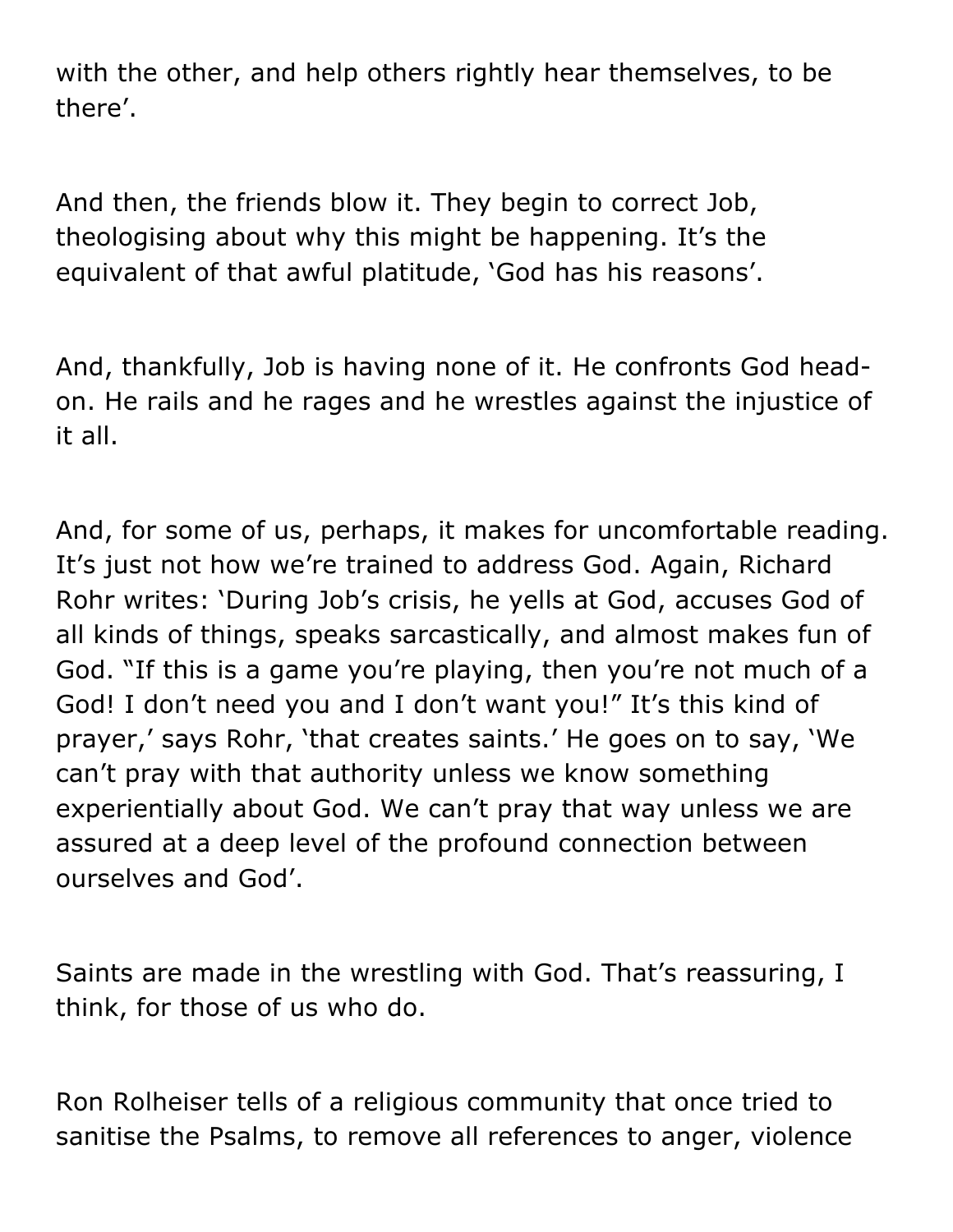and vengeance. Stripped of that, 'What resulted,' he says, 'was something that looked more like a Hallmark Card than a series of prayers that express real life and real feelings. We don't always feel upbeat, generous, and faith-filled. Sometimes we feel angry, bitter, and vengeful. We need to be given sacred permission to feel that way (though not to act that way) and to pray in honesty out of that space.'

This sacred permission to be brutally honest in prayer is essential if we are to go deeper into knowing God and knowing ourselves.

Later, just as one of Job's well-meaning friends embarks on a long hymn of praise to God's omnipotence, God steps in to effectively shut him up. And instead of answering Job's questions, asks his own: 'Where were you when I laid the foundations of the earth?' he says.

God takes the focus from individual introspection to a cosmic eyeview. It's as if he lifts Job onto his shoulders and shows him a greater perspective. And, somehow, Job gets it and finds strength to stand up from the dirt and move faithfully forward.

Ultimately, this tale reminds us that God does not promise salvation from anxiety and suffering, but offers salvation within them. It reveals that God cannot really be known through theology and law. God can only be *related* to and known in relationship. We know God by loving God, trusting God, and placing our hope in God. We cannot 'think' God. God is not an answer but a presence.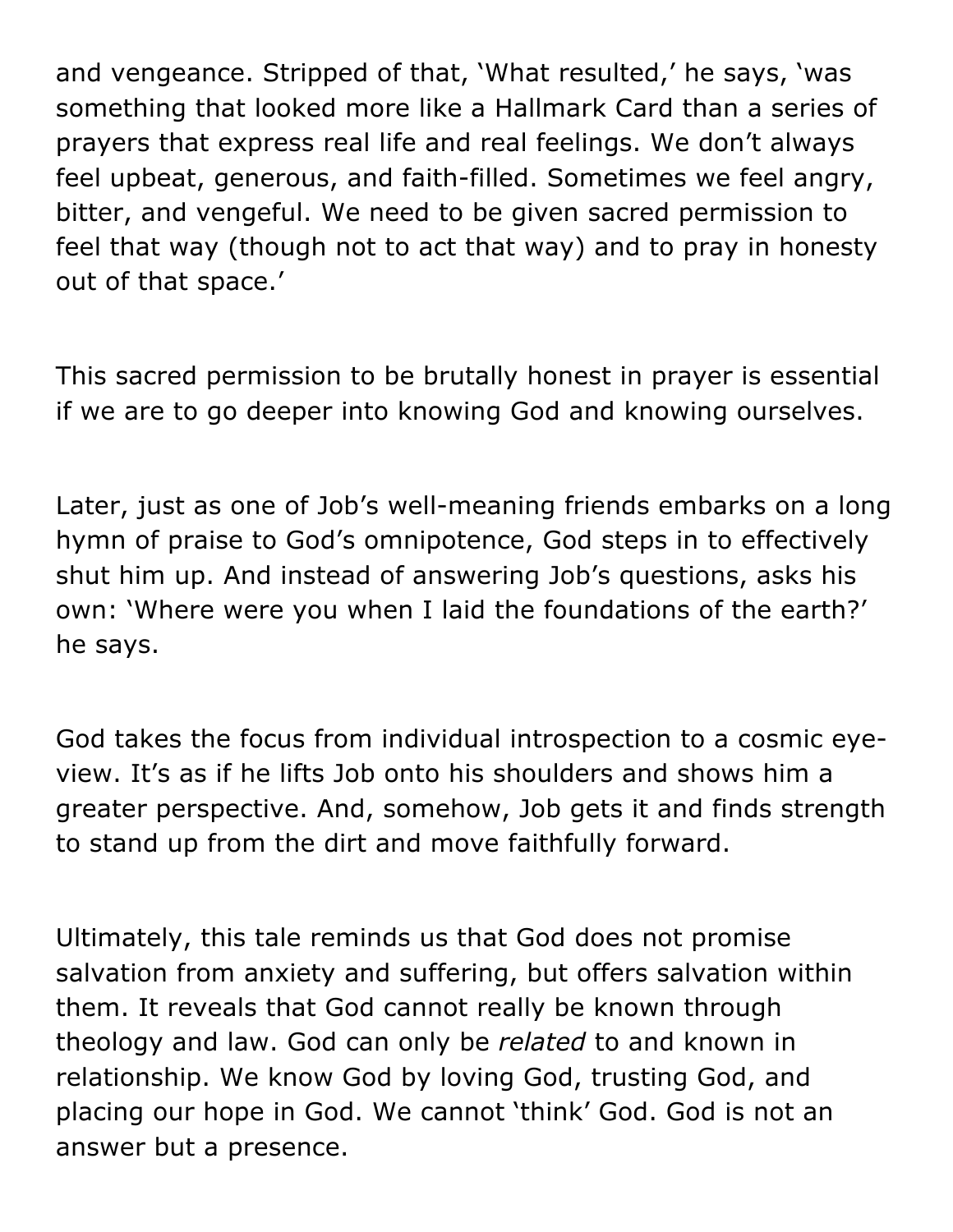Job teaches us that we can speak frankly to God. And speaking frankly, I don't really trust this early caricature of God. I refuse to believe in a cosmic puppet master pulling the strings of the universe, testing us through suffering. I do, however, wholeheartedly trust in the character of God we discover in the person of Jesus.

I heard recently of someone who has self-harmed much of their life, and part of their recovery has been discovering the God with scars; the God of suffering love. Post-resurrection, Jesus revealed to his friends the scars of his love, in hands and feet. And I believe he took those scars into eternity as forever symbols of a forever love.

Faith in this God means being wiling to speak honestly, to live without answers, to trust in the God who sits in the dirt with us until we are able to stand again and walk.